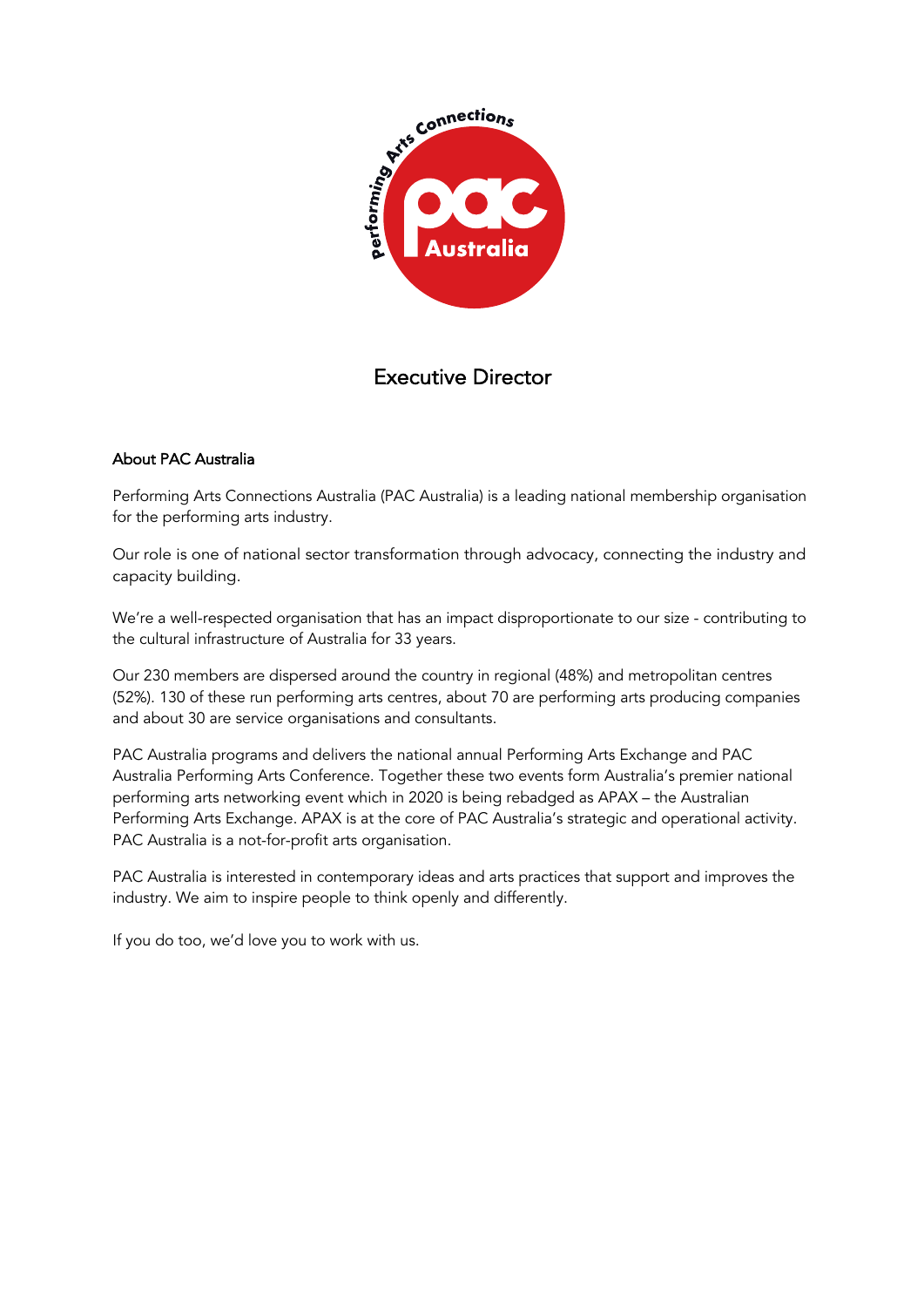#### POSITION DESCRIPTION

| <b>Position Title:</b>      | Executive Director                                                    |
|-----------------------------|-----------------------------------------------------------------------|
| <b>Basis of Employment:</b> | Full time [37.5 hours/week]                                           |
| Location:                   | Perth, Western Australia [some travel required]                       |
| Reports to:                 | Board of Management                                                   |
| <b>Direct Reports:</b>      | Programs Manager & Event Producer, Business Manager, project<br>staff |
| Salary:                     | \$100-110k per annum [plus superannuation]                            |
| Category:                   | Permanent                                                             |
| Conditions:                 | 5-month probationary period                                           |
| Relocation:                 | Limited relocation expenses may be considered                         |
| Interviews:                 | Interviews will be undertaken in 24-25 Feb 2020.                      |

#### ABOUT THE ROLE

PAC Australia is looking for an individual who can apply themselves practically and strategically. This person will drive a fast-paced, ambitious and small, committed team that achieves outstanding outcomes.

The role requires a champion for cultural advocacy with a passion for strategic audience development and developing mutual understanding and relationships between performing arts makers and presenters. The Executive Director will have a thorough and effective understanding of performing arts touring in Australia.

This self-motivated person will gather, analyse and synthesise industry information, and deliver progressive services and benefits to a broad membership base and range of stakeholders. PAC Australia is currently in a growth phase and is in need of a person who can develop and deliver solutions that generate income through multiple earned and unearned revenue streams while meeting member needs.

At PAC Australia, we work hard and have exacting standards. We care a lot about the work we do and about getting it right. We also care about the people we work with. We welcome input in an inclusive and collaborative environment.

This is a key leadership role in the subsidised performing arts sector. It provides a strong opportunity to connect to a broad range of national [and increasingly international] producing and presenting contacts and industry and government stakeholders. Your ability to nurture and develop relationships with these stakeholders will be essential.

The role will suit a person who is driven by the desire to find solutions, is committed to improving operational procedures, is forward-thinking and is comfortable working autonomously on concurrent tasks.

If you are exceptional at getting people and systems organised, see yourself as an industry leader, want to work in a flexible friendly environment, and believe you have the ability to lead change and make a difference in the performing arts industry, we want to hear from you.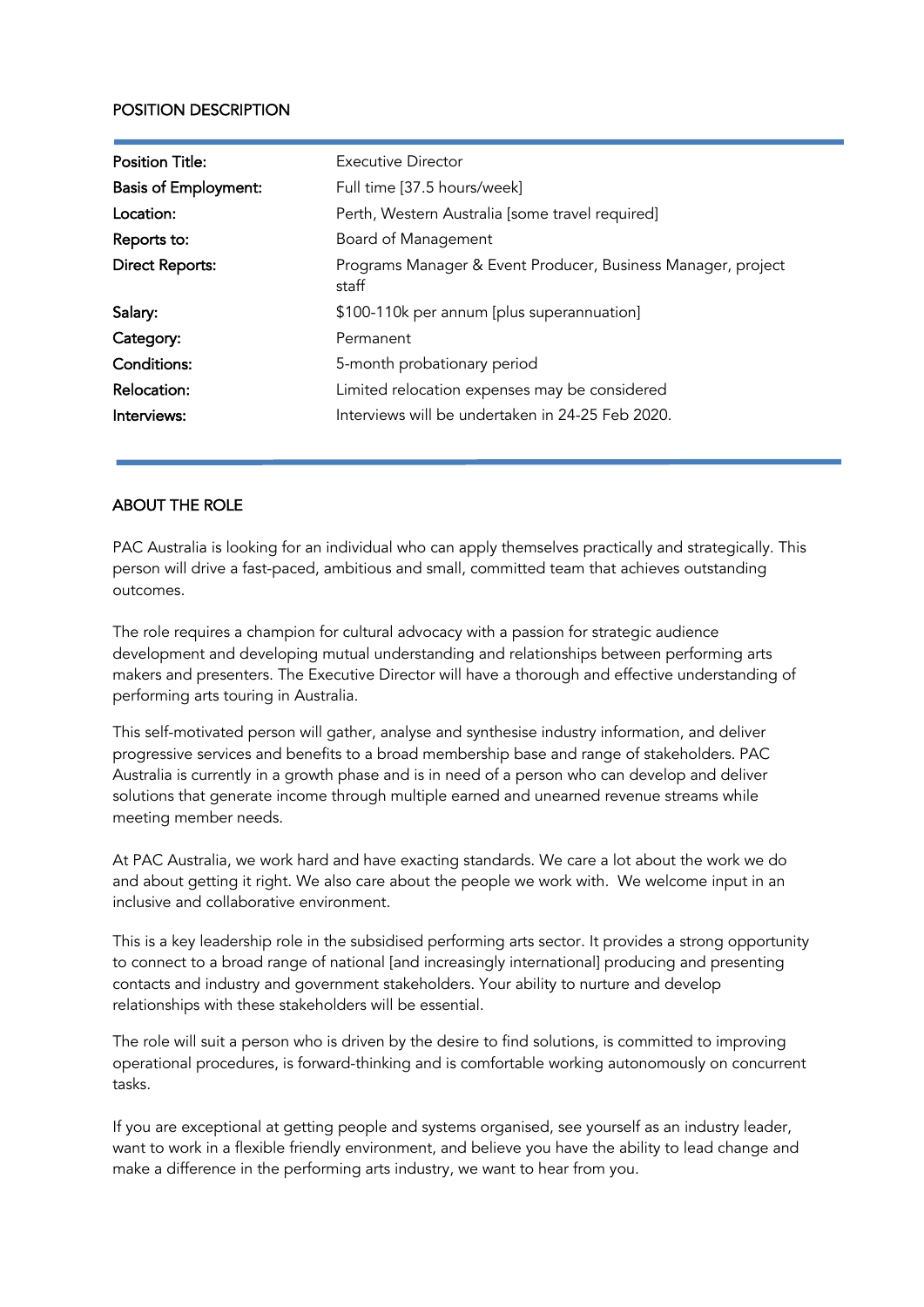# Executive Director

# DUTY STATEMENT

#### Summary of Purpose:

The Executive Director will;

- Have a commitment to the goals and objectives of the Association
- Support the PACA Board of Management to fulfil the Association's purpose
- Deliver the Association's strategic priorities and
- Oversee and direct the Association's operations.

#### Key areas of Responsibilities:

- Stakeholder Management
- Team leadership
- Financial/Risk Management
- Project Management
- Advocacy & Policy development

#### Key Tasks:

- Be responsible for developing and implementing the Strategic Business Plan and Vision of the Association under the direction of the Board.
- Keep abreast of current developments in the performing arts industry nationally and internationally
- Maintain effective relationships between the Association and other relevant arts organisations in Australia and internationally.
- Proactively communicate the benefits of membership to the wider industry and maximise opportunities to grow membership
- Represent the Association with key stakeholders
- Arrange delegated representation at key industry events as required
- Organise Board meetings including issuing all meeting papers and distributing minutes in a timely manner
- Overall financial management including development of the annual budget, oversight of bookkeeping, cash flow management, investment portfolio management and financial reporting to the Board of Management in a timely manner for meetings in line with the financial policy
- Liaise with the Producer & Programs Manager on the construction of budgets and their implementation.
- Ensure that functional areas of administration and finance (including office administration and accommodation, human resources, systems and procedures, internal communications, property and insurance) operate efficiently and effectively for the Association
- Organise and oversee annual audit including preparation of accounts and liaison with auditor, writing and publishing of annual report in time for Annual General Meeting
- Provide financial and strategic leadership to the Association in the achievement of its mission, vision and strategic goals and report regularly to the Board on progress to ensure they fulfil their statutory and legal obligations.
- Manage biennial survey of members as specified by the Board of Management
- Manage Association communications and online infrastructure
- Oversee management of organisation's website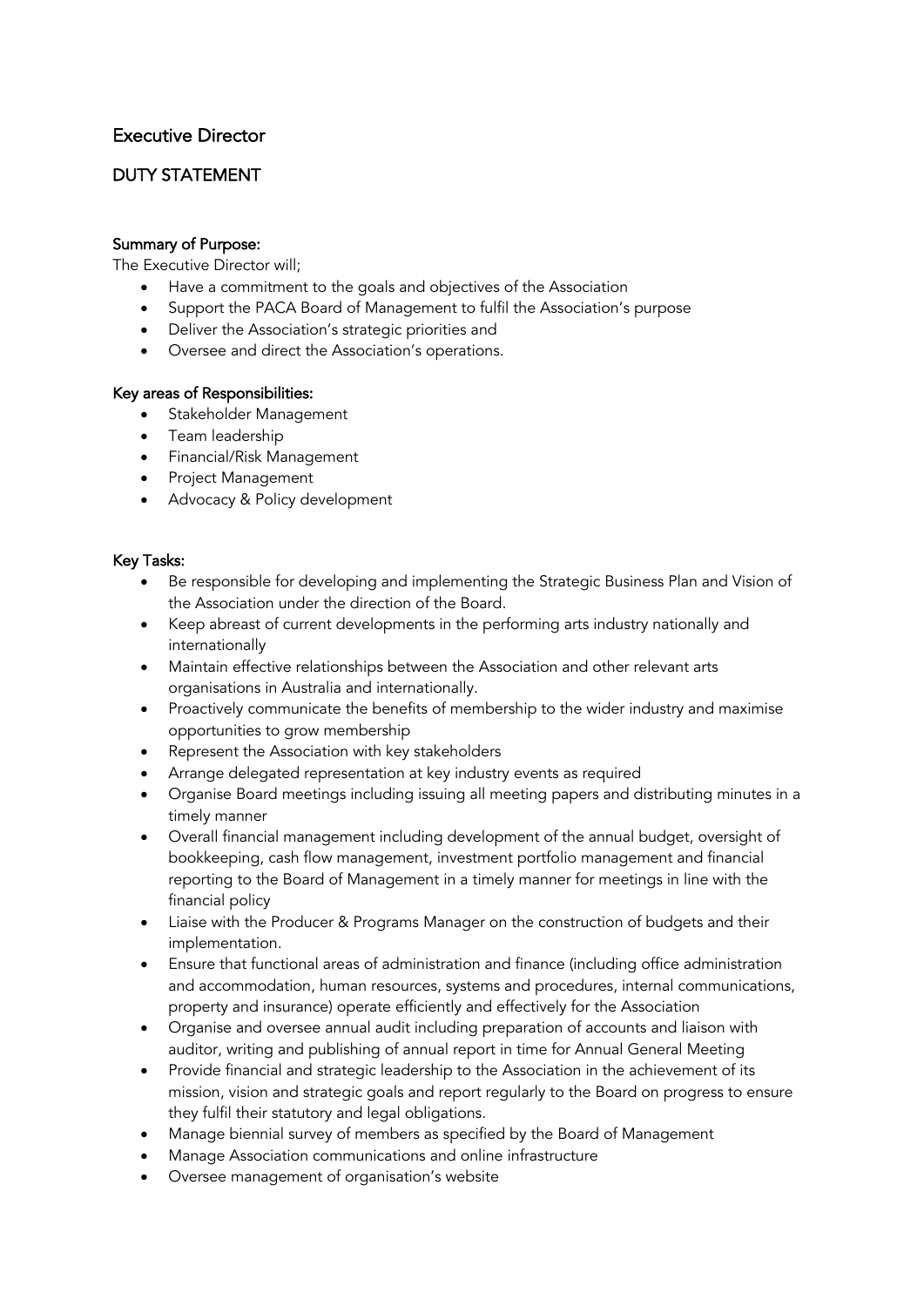- Oversee Membership management maintain membership records, renewals and subscriptions; ensure currency and accessibility of membership directory to members; ensure communication to members of important and relevant issues and provide an overall high level of active service to members.
- Curate and direct the management of the Australian Performing Arts Exchange in accordance with the direction of the Board of Management
- Oversee and manage fundraising opportunities including grant applications and attraction and servicing of sponsors
- Implement new initiatives to generate additional / new earned and unearned revenues.
- Manage and coach staff and contractors to deliver KPI's associated with their function

#### Knowledge and Experience

• Experience at a management/leadership level in the areas of arts management, event/project management, business delivery, marketing and communications.

- Demonstrated ability to develop and deliver strategic outcomes.
- Proven ability to successfully manage limited resources (financial, physical and human) at a management/leadership level.
- Demonstrated ability to establish, develop and implement policies and procedures.
- Strong ability to create a work environment and lead, motivate and manage a team to deliver effective and efficient performance
- High level of oral and written competency and presentation skills
- Demonstrated ability in financial management including budget formulation, monitoring, cost control and reporting.
- Strong knowledge of trends and directions for performing arts and audience development.
- Demonstrated ability to manage web and social media content that leads to greater customer/community engagement.
- Sound understanding of the application of social media in the context of a membership organisation.
- Demonstrated ability to deliver high level customer service and satisfaction

# Personal Skills

• A self-starter with the ability to identify opportunities and follow through to delivery.

- Ability to develop and implement programs and manage events which respond to member needs.
- High level negotiation and relationship management skills
- Sound research, analytical and problem-solving capability.
- A proven ability to think outside the square and look at new ways of doing things.
- Sound judgement, initiative and sstrong and effective decision-making
- Sound time management skills to prioritise and organise competing tasks to meet organisational requirements.
- Willingness to receive and respond to constructive feedback.